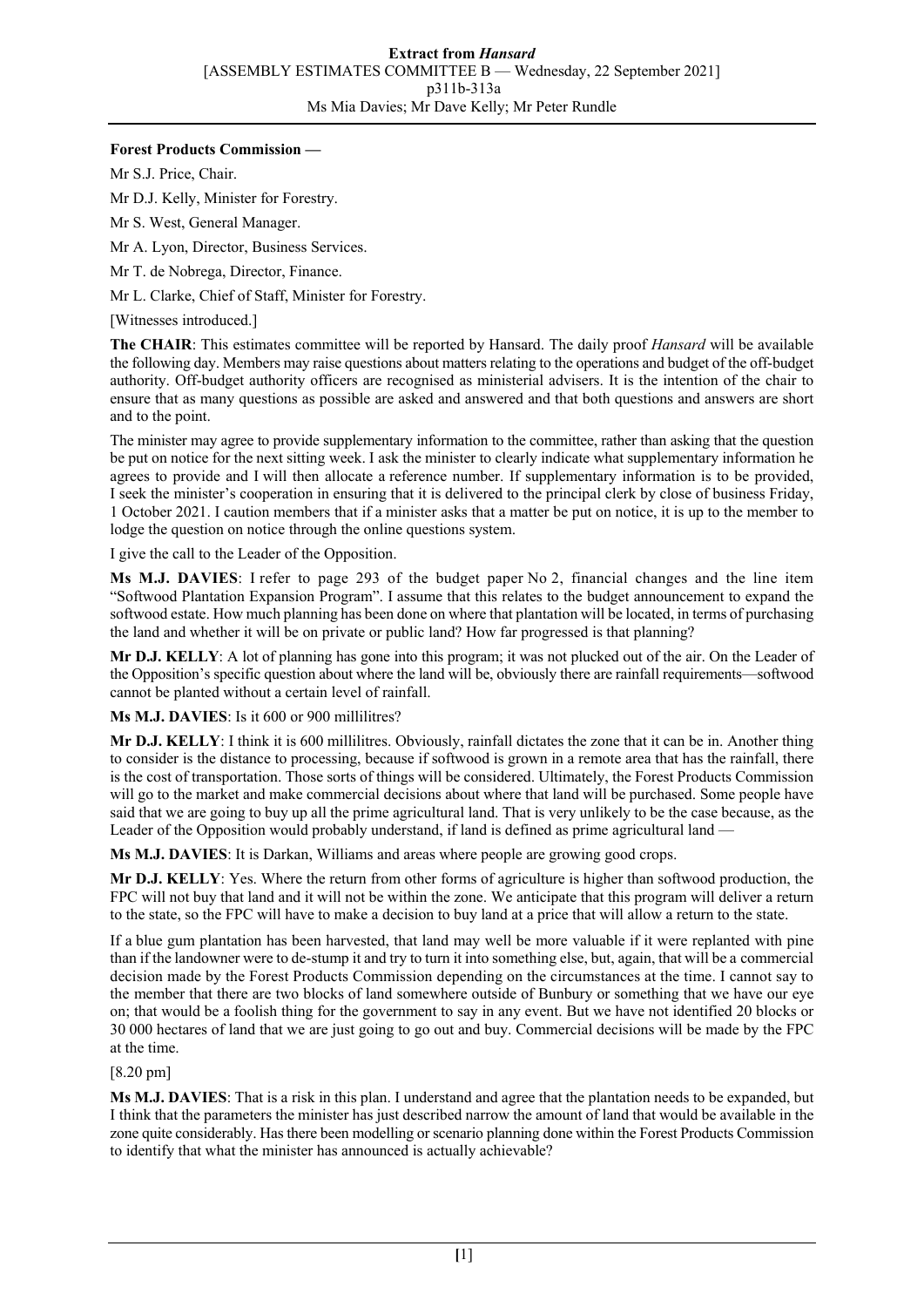**Mr D.J. KELLY**: I do not want to make too harsh a point of it, but we are only in this predicament because when you guys were in government, you did not plant anywhere near enough softwood. Had the previous government done that, we would not be in the position of having to expand the estate.

**Ms M.J. DAVIES**: The minister needs to make sure that the announcements he is making are deliverable, and that is my question.

**Mr D.J. KELLY**: The member has asked the question and has identified risk in this project. The project is much bigger now than it would have been. In 2012, I think the previous government did not plant a single hectare of pine. The member for North West Central, who was then the parliamentary secretary, said I think last week or the week before that the previous government was negotiating to get pine from New South Wales to meet the shortfall. That is completely ludicrous.

**Ms M.J. DAVIES**: Due to force majeure events that had occurred and the need to keep supply coming in to the state, we were absolutely trying to find a way to reduce the shortfall. But the risk still exists, minister.

**Mr D.J. KELLY**: But if the previous government had —

**Ms M.J. DAVIES**: The risks in your plan still exist.

**The CHAIR**: Leader of the Opposition, you have asked the question. Let the minister finish his response and then you can ask a further question.

**Mr D.J. KELLY**: If the previous government had planted the pine that it should have planted and knew it needed, we would not have to embark on this project to the scale that we are. The softwood estate used to be about 90 000 hectares. It is now heading towards 40 000. We are hoping to plant 30 000-plus hectares of land with this money. That only gets us up to north of 70 000 hectares, so it is not even where we were before. Admittedly, some of those existing pines were planted on the Gnangara groundwater system, so, obviously, for good reasons, as the member knows, we are not going to replant there, but the scale of what we are doing is not beyond what had previously been here in the state. We think it is achievable, but it is a commercial program. Had we not been left in this situation by the previous government, in which the member was the Minister for Forestry, the amount of pine that we now need to plant would not be anywhere near as great.

**Ms M.J. DAVIES**: What is the department planning on planting this coming financial year? Is there a per annum allocation?

**Mr D.J. KELLY**: No, there is not a per annum allocation. It depends on how much land is purchased. If more land is available, the FPC may pick it up; if land is not available in any one year, it will not. There is not a per annum allocation. It will depend.

**Ms M.J. DAVIES**: Does the department have a target?

**Mr D.J. KELLY**: It will depend on what is available. There is another thing that we hope will happen. All the time I have been forestry minister, there have been private sector people out there who are interested in planting pine, but because of the imminent supply gap, people do not know whether there is going to be an industry or not. A private sector person who has some land and is thinking about planting some pine will want to know that there are going to be mills in 20 years' time to process it. A lot of people in the private sector have said to me that there are people who would be interested in planting pine if they were confident that the industry was going to exist in 20 years. We think that the fact that the government has put \$350 million on the table over a 10-year period will give members of the private sector the confidence to come in behind the government. I have to say, I had a short conversation with Senator Duniam, or "Jonno", as he likes to call himself, the federal Assistant Minister for Forestry and Fisheries. He gave this program 10 out of 10. I know that the opposition would like to try to pick holes in it, but the federal counterpart -

**Ms M.J. DAVIES**: We do not want to pick holes. We want to make sure that the flashy announcement actually gets delivered on, and what the department is claiming it will do is actually achievable.

**Mr D.J. KELLY**: As I say, we are putting real money on the table in order to deliver this. As I said in a discussion we had a little earlier, the previous government announced the water reform legislation I think twice with great fanfare and never delivered it. Flashy announcements and no delivery is probably something that the member might be aware of.

**Ms M.J. DAVIES**: I refer to page 294, significant issues impacting the government trading enterprise, and the subheading "Native Forests". Was there any consultation with the Forest Products Commission, the board or the executive on the decision to end native forestry prior to the decision being announced or made by cabinet?

**Mr D.J. KELLY**: Some advice was sought on some issues from the executive of the Forest Products Commission.

**Ms M.J. DAVIES**: Could the minister advise what that advice was? What advice was sought and when was it sought?